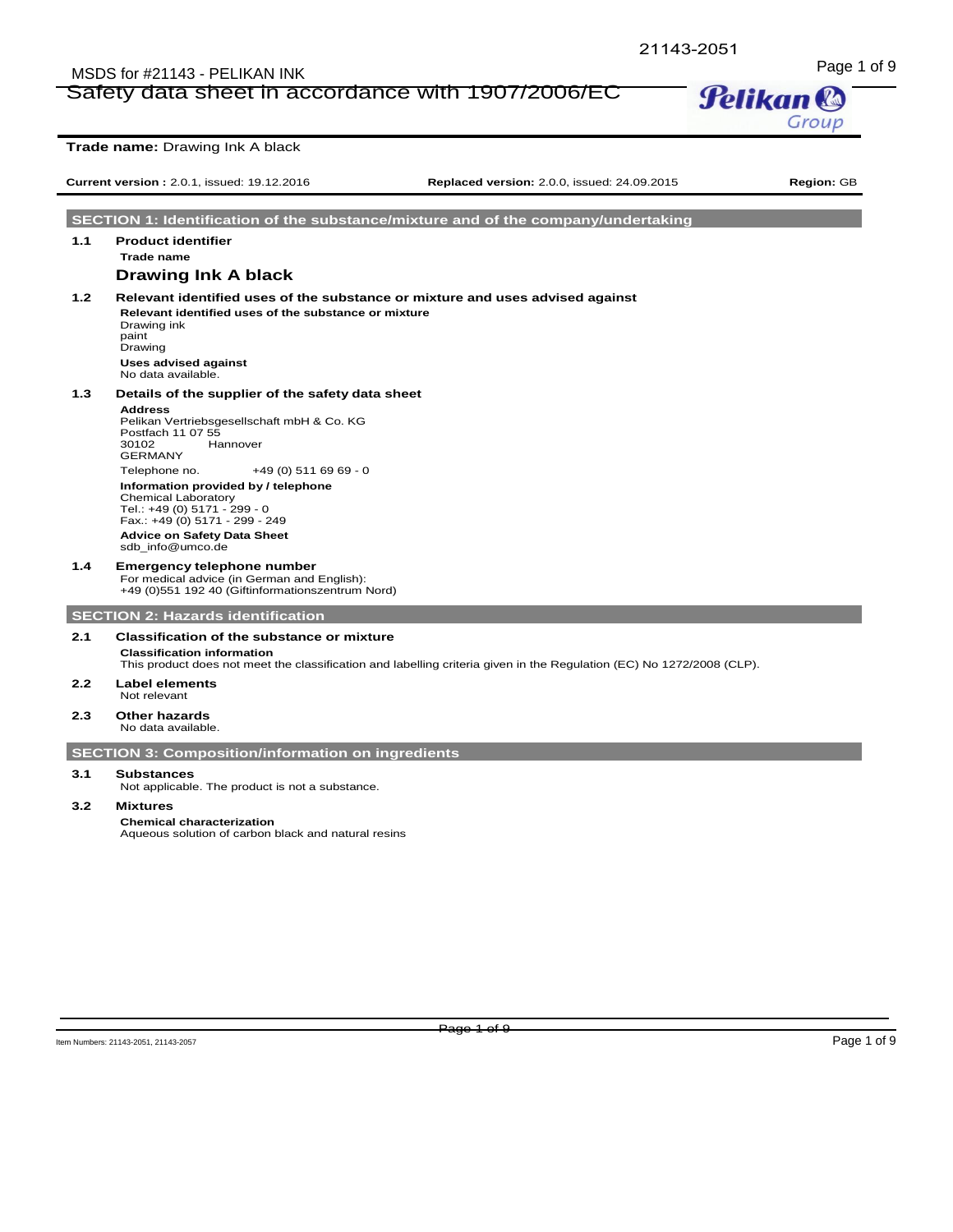# Page 2 of 9<br>Safety data sheet in accordance with 1907/2006/EC **Pelikan &** Safety data sheet in accordance with 1907/2006/EC



**Current version :** 2.0.1, issued: 19.12.2016 **Replaced version:** 2.0.0, issued: 24.09.2015 **Region:** GB

**Hazardous ingredients**

| <b>No</b>      | <b>Substance name</b> |                                     | <b>Additional information</b> |                     |               |
|----------------|-----------------------|-------------------------------------|-------------------------------|---------------------|---------------|
|                | CAS / EC / Index /    | Classification (EC) 1272/2008 (CLP) | <b>Concentration</b>          |                     | $\frac{9}{6}$ |
|                | <b>REACH no</b>       |                                     |                               |                     |               |
| $\mathbf{1}$   | phenol                |                                     |                               |                     |               |
|                | 108-95-2              | Acute Tox. 3*; H301                 | $\overline{a}$                | 0.50                | %-b.w.        |
|                | 203-632-7             | Acute Tox. 3*; H311                 |                               |                     |               |
|                | 604-001-00-2          | Acute Tox. 3*; H331                 |                               |                     |               |
|                |                       | Muta. 2; H341                       |                               |                     |               |
|                |                       | Skin Corr. 1B; H314                 |                               |                     |               |
|                |                       | STOT RE 2*; H373**                  |                               |                     |               |
| $\overline{2}$ | ammonia               |                                     |                               |                     |               |
|                | 1336-21-6             | Aquatic Acute 1; H400               | $\prec$                       | 0.50                | $%$ -b.w.     |
|                | 215-647-6             | Skin Corr. 1B; H314                 |                               |                     |               |
|                | 007-001-01-2          |                                     |                               |                     |               |
|                |                       |                                     |                               |                     |               |
| 3              | bronopol              |                                     |                               |                     |               |
|                | $52 - 51 - 7$         | Acute Tox. 4*; H302                 | $\,<\,$                       | 0.10                | $%$ -b.w.     |
|                | 200-143-0             | Acute Tox. 4*; H312                 |                               |                     |               |
|                | 603-085-00-8          | Aquatic Acute 1; H400               |                               |                     |               |
|                |                       | Eye Dam. 1; H318                    |                               |                     |               |
|                |                       | Skin Irrit. 2; H315                 |                               |                     |               |
|                |                       | STOT SE 3; H335                     |                               |                     |               |
| 4              | <b>CARBON BLACK</b>   |                                     |                               |                     |               |
|                | 1333-86-4             | ٠                                   | $>=$                          | $5.00 - c$<br>10.00 | $%$ -b.w.     |
|                | 215-609-9             |                                     |                               |                     |               |
|                |                       |                                     |                               |                     |               |
|                |                       |                                     |                               |                     |               |

- Full Text for all H-phrases and EUH-phrases: pls. see section 16

(\*,\*\*,\*\*\*,\*\*\*\*) Detailed explanation pls. refer to CLP regulation No. 1272/2008, annex VI, 1.2

| <b>No</b> | <b>Note</b> | <b>Specific concentration limits</b>                                                            | M-factor (acute) | M-factor<br>(chronic) |
|-----------|-------------|-------------------------------------------------------------------------------------------------|------------------|-----------------------|
|           |             | Eye Irrit. 2; H319: $C \ge 1\%$<br>Skin Irrit. 2: H315: C >= 1%<br>Skin Corr. 1B; H314: C >= 3% |                  |                       |
|           |             | STOT SE 3; H335: $C \ge 5\%$                                                                    |                  |                       |
|           |             |                                                                                                 | $M = 10$         |                       |

Full text for the notes: pls. see section 16 "Notes relating to the identification, classification and labelling of substances ((EC) No 1272/2008, Annex VI)".

#### **SECTION 4: First aid measures**

### **4.1 Description of first aid measures**

#### **General information**

In case of persisting adverse effects, consult a physician. Remove contaminated clothing and shoes and launder thoroughly before reusing.

**After inhalation**

Ensure supply of fresh air.

#### **After skin contact**

When in contact with the skin, clean with soap and water.

#### **After eye contact**

Remove contact lenses. Rinse eye thoroughly under running water keeping eyelids wide open and protecting the unaffected eye (at least 10 to 15 minutes). Seek medical assistance.

**After ingestion** Rinse out mouth and drink 200 - 300 ml water. Seek medical advice.

**4.2 Most important symptoms and effects, both acute and delayed**

No data available.

#### **4.3 Indication of any immediate medical attention and special treatment needed** No data available.

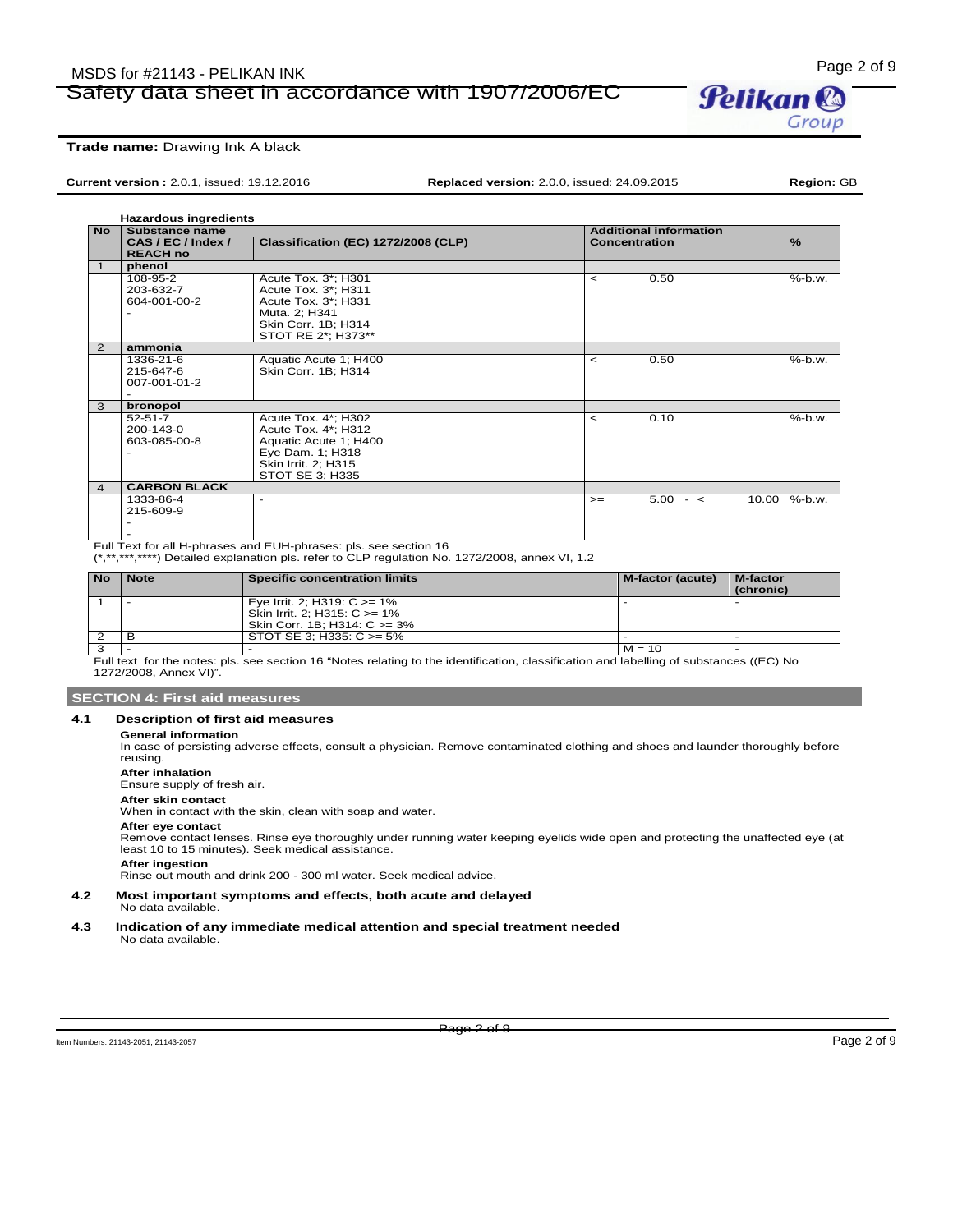# Page 3 of 9 MSDS for #21143 - PELIKAN INK Safety data sheet in accordance with 1907/2006/EC



# **Current version :** 2.0.1, issued: 19.12.2016 **Replaced version:** 2.0.0, issued: 24.09.2015 **Region:** GB **SECTION 5: Firefighting measures 5.1 Extinguishing media Suitable extinguishing media** Product itself is non-combustible; adapt fire extinguishing measures to surrounding areas. **Unsuitable extinguishing media** No data available. **5.2 Special hazards arising from the substance or mixture** When exposed to high temperatures may produce hazardous decomposition products such as carbon monoxide, carbon dioxide and smoke. **5.3 Advice for firefighters** Use self-contained breathing apparatus. Wear protective clothing. **SECTION 6: Accidental release measures 6.1 Personal precautions, protective equipment and emergency procedures For non-emergency personnel** Refer to protective measures listed in sections 7 and 8. Ensure adequate ventilation. **For emergency responders** No data available. Personal protective equipment (PPE) - see Section 8. **6.2 Environmental precautions** Do not discharge into the drains/surface waters/groundwater. Do not discharge into the subsoil/soil. **6.3 Methods and material for containment and cleaning up** Take up with absorbent material (e.g., sand, kieselguhr, universal binder). Send in suitable containers for recovery or disposal. **6.4 Reference to other sections** No data available. **SECTION 7: Handling and storage 7.1 Precautions for safe handling Advice on safe handling** Ensure adequate ventilation. **General protective and hygiene measures** Keep away from foodstuffs and beverages. Avoid skin and eye contact. **Advice on protection against fire and explosion** No special measures necessary. **7.2 Conditions for safe storage, including any incompatibilities Technical measures and storage conditions** Keep dry in a cool, well-ventilated place. Keep from freezing. **Requirements for storage rooms and vessels** No special measures required. **Advice on storage assembly**

Do not store together with: Oxidizing agents

### **7.3 Specific end use(s)**

No data available.

**Trade name:** Drawing Ink A black

Page 3 of 9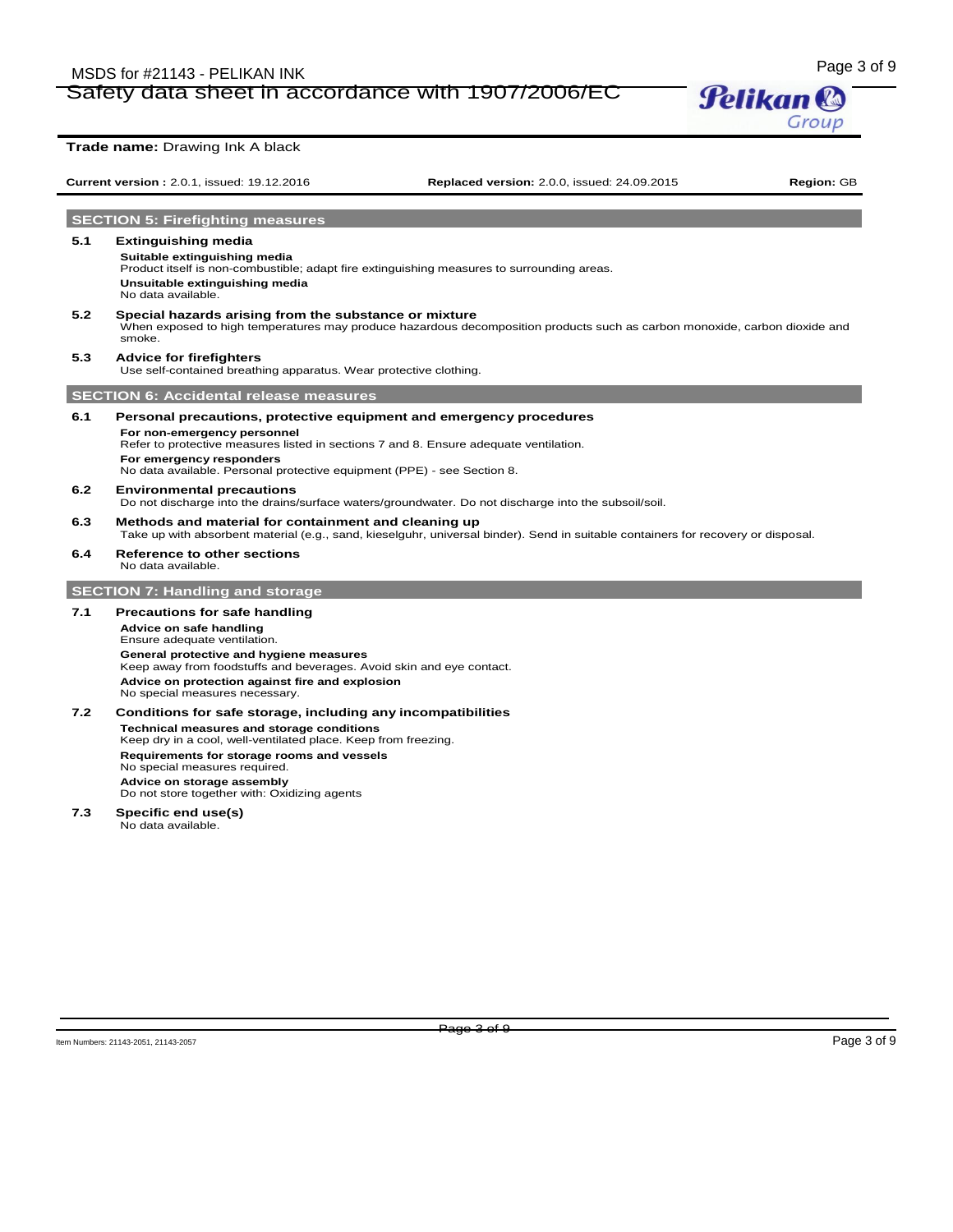# Page 4 of 9 MSDS for #21143 - PELIKAN INK Safety data sheet in accordance with 1907/2006/EC



**Trade name:** Drawing Ink A black

**Current version :** 2.0.1, issued: 19.12.2016 **Replaced version:** 2.0.0, issued: 24.09.2015 **Region:** GB

Group

### **SECTION 8: Exposure controls/personal protection**

# **8.1 Control parameters**

#### **Occupational exposure limit values**

| <b>No</b>      | Substance name                                           | CAS no.   |                   | EC no.    |                   |
|----------------|----------------------------------------------------------|-----------|-------------------|-----------|-------------------|
| $\mathbf{1}$   | <b>CARBON BLACK</b>                                      | 1333-86-4 |                   | 215-609-9 |                   |
|                | List of approved workplace exposure limits (WELs) / EH40 |           |                   |           |                   |
|                | Carbon black                                             |           |                   |           |                   |
|                | <b>STEL</b>                                              | 7         | mq/m <sup>3</sup> |           |                   |
|                | <b>TWA</b>                                               | 3.5       | mq/m <sup>3</sup> |           |                   |
| $\overline{2}$ | phenol                                                   | 108-95-2  |                   | 203-632-7 |                   |
|                | List of approved workplace exposure limits (WELs) / EH40 |           |                   |           |                   |
|                | Phenol                                                   |           |                   |           |                   |
|                | <b>STEL</b>                                              | 4         | ppm               | 16        | mg/m <sup>3</sup> |
|                | <b>TWA</b>                                               | 2         | ppm               | 7.8       | mg/m <sup>3</sup> |
|                | Skin resorption / sensibilisation                        | Sk        |                   |           |                   |
|                | List of approved workplace exposure limits (WELs) / EH40 |           |                   |           |                   |
|                | Phenol                                                   |           |                   |           |                   |
|                | <b>STEL</b>                                              | 39        | mq/m <sup>3</sup> |           |                   |
|                | <b>TWA</b>                                               | 20        | mg/m <sup>3</sup> | 2         | ml/m <sup>3</sup> |
|                | Skin resorption / sensibilisation                        | Sk        |                   |           |                   |
|                | 2000/39/EWG                                              |           |                   |           |                   |
|                | Phenol                                                   |           |                   |           |                   |
|                | <b>STEL</b>                                              | 16        | mg/m <sup>3</sup> | 4         | ml/m <sup>3</sup> |
|                | <b>TWA</b>                                               | 8         | mg/m <sup>3</sup> | 2         | ml/m <sup>3</sup> |
|                | Skin resorption / sensibilisation                        | Skin      |                   |           |                   |

#### **8.2 Exposure controls**

#### **Appropriate engineering controls**

No data available.

# **Personal protective equipment**

**Respiratory protection** Under normal working conditions no personal respiratory protection is necessary.

**Eye / face protection**

No special measures required.

#### **Hand protection**

In case of intensive contact, wear protective gloves (EN 374). Before use, the protective gloves should be tested in any case for its specific work-station suitability (i.e. mechanical resistance, product compatibility and antistatic properties). Adhere to the manufacturer's instructions and information relating to the use, storage, care and replacement of protective gloves. Protective gloves shall be replaced immediately when physically damaged or worn. Design operations thus to avoid permanent use of protective gloves.

**Environmental exposure controls**

No data available.

### **SECTION 9: Physical and chemical properties**

#### **9.1 Information on basic physical and chemical properties**

| Form/Colour                          |       |   |     |              |
|--------------------------------------|-------|---|-----|--------------|
| liquid                               |       |   |     |              |
| black                                |       |   |     |              |
|                                      |       |   |     |              |
| Odour                                |       |   |     |              |
| characteristic                       |       |   |     |              |
|                                      |       |   |     |              |
| <b>Odour threshold</b>               |       |   |     |              |
| No data available                    |       |   |     |              |
|                                      |       |   |     |              |
| pH value                             |       |   |     |              |
| Value                                |       | . | 9   |              |
|                                      |       |   |     |              |
| <b>Boiling point / boiling range</b> |       |   |     |              |
| Value                                | appr. |   | 100 | $^{\circ}$ C |
|                                      |       |   |     |              |

Item Numbers: 21143-2051, 21143-2057 Page 4 of 9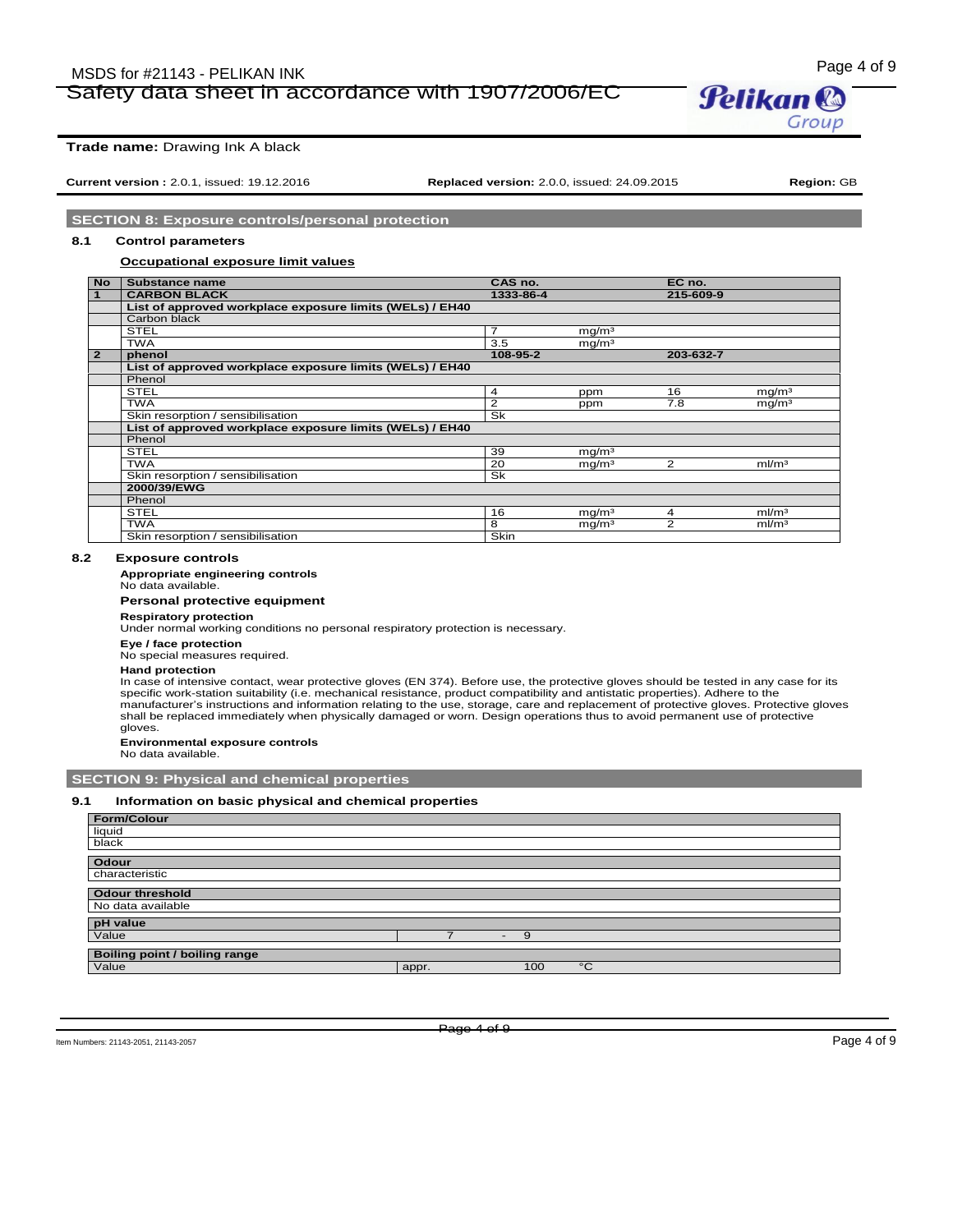# Page 5 of 9<br>Safety data sheet in accordance with 1907/2006/EC **Pelikan &** Safety data sheet in accordance with 1907/2006/EC



**Trade name:** Drawing Ink A black

**Current version :** 2.0.1, issued: 19.12.2016 **Replaced version:** 2.0.0, issued: 24.09.2015 **Region:** GB

| Melting point / melting range                         |         |      |                   |  |
|-------------------------------------------------------|---------|------|-------------------|--|
| No data available                                     |         |      |                   |  |
| Decomposition point / decomposition range             |         |      |                   |  |
| No data available                                     |         |      |                   |  |
| <b>Flash point</b>                                    |         |      |                   |  |
| Not applicable                                        |         |      |                   |  |
| Ignition temperature                                  |         |      |                   |  |
| Not applicable                                        |         |      |                   |  |
| <b>Auto-ignition temperature</b><br>No data available |         |      |                   |  |
|                                                       |         |      |                   |  |
| <b>Oxidising properties</b><br>No data available      |         |      |                   |  |
| <b>Explosive properties</b>                           |         |      |                   |  |
| No data available                                     |         |      |                   |  |
| Flammability (solid, gas)                             |         |      |                   |  |
| No data available                                     |         |      |                   |  |
| Lower flammability or explosive limits                |         |      |                   |  |
| Not applicable                                        |         |      |                   |  |
| <b>Upper flammability or explosive limits</b>         |         |      |                   |  |
| Not applicable                                        |         |      |                   |  |
| Vapour pressure                                       |         |      |                   |  |
| Not applicable                                        |         |      |                   |  |
| <b>Vapour density</b>                                 |         |      |                   |  |
| No data available                                     |         |      |                   |  |
| <b>Evaporation rate</b><br>No data available          |         |      |                   |  |
| <b>Relative density</b>                               |         |      |                   |  |
| No data available                                     |         |      |                   |  |
| <b>Density</b>                                        |         |      |                   |  |
| Value                                                 | appr.   | 1.04 | g/cm <sup>3</sup> |  |
| Reference temperature                                 |         | 20   | °C                |  |
| Solubility in water                                   |         |      |                   |  |
| Reference temperature<br>Remarks                      | soluble | 20   | $^{\circ}$ C      |  |
| Solubility(ies)                                       |         |      |                   |  |
| No data available                                     |         |      |                   |  |
| Partition coefficient: n-octanol/water                |         |      |                   |  |
| No data available                                     |         |      |                   |  |
| <b>Viscosity</b>                                      |         |      |                   |  |
| No data available                                     |         |      |                   |  |
| 9.2<br><b>Other information</b>                       |         |      |                   |  |
| <b>Other information</b>                              |         |      |                   |  |
| No data available.                                    |         |      |                   |  |
| <b>SECTION 10: Stability and reactivity</b>           |         |      |                   |  |
| 10.1<br>Reactivity                                    |         |      |                   |  |
| No data available.                                    |         |      |                   |  |

### **10.2 Chemical stability**

Stable under recommended storage and handling conditions (See section 7).

# **10.3 Possibility of hazardous reactions** None, if handled according to order.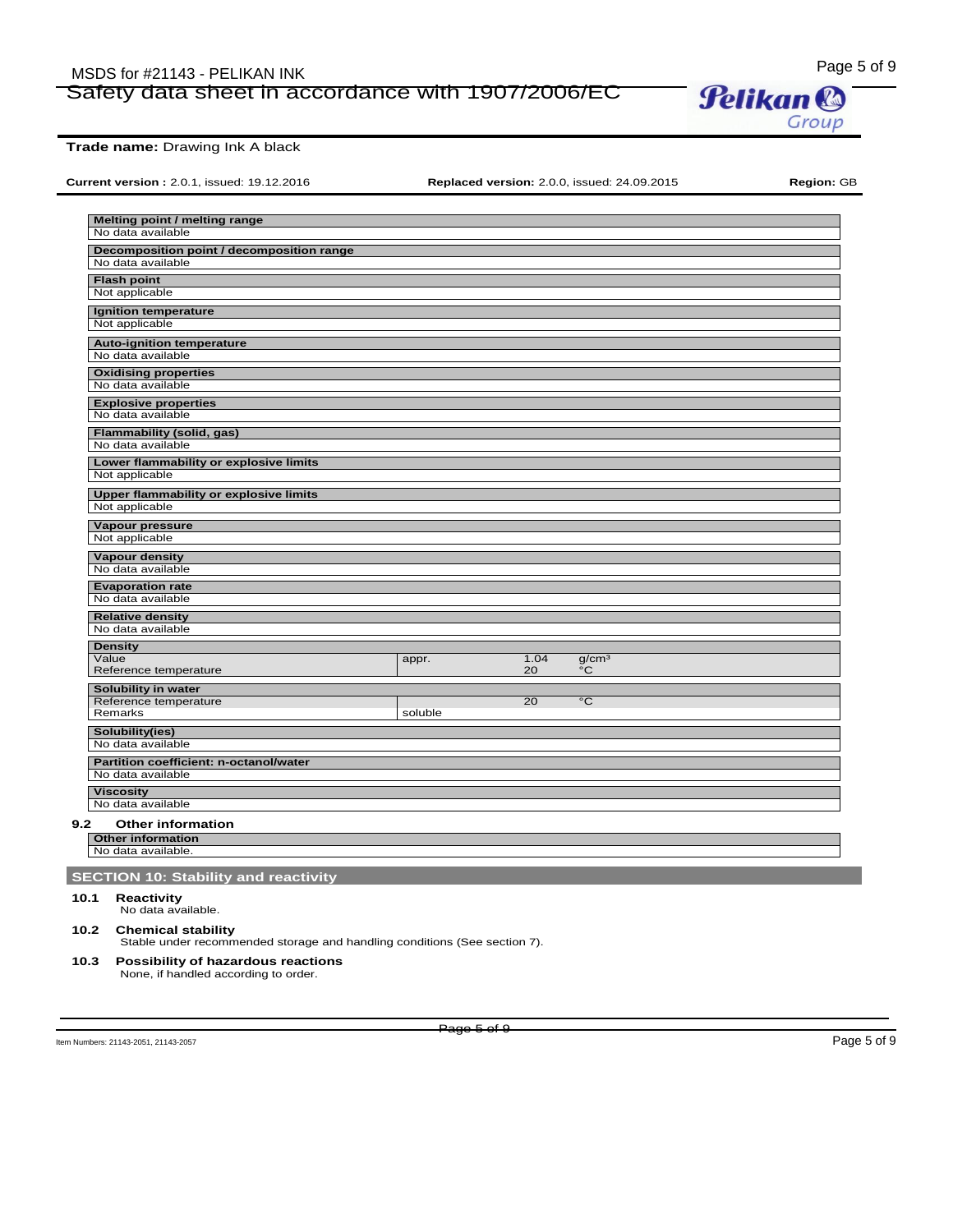# Page 6 of 9 MSDS for #21143 - PELIKAN INK Safety data sheet in accordance with 1907/2006/EC

**Pelikan®** Group

**Trade name:** Drawing Ink A black **Current version :** 2.0.1, issued: 19.12.2016 **Replaced version:** 2.0.0, issued: 24.09.2015 **Region:** GB **10.4 Conditions to avoid** Keep from freezing. **10.5 Incompatible materials** strong oxidizing agents **10.6 Hazardous decomposition products** No hazardous decomposition products known. **SECTION 11: Toxicological information 11.1 Information on toxicological effects Acute oral toxicity (result of the ATE calculation for the mixture) No Product Name 1 Drawing Ink A black** Remarks The result of the applied calculation method according to the European<br>Regulation (EC) 1272/2008 (CLP), Paragraph 3.1.3.6, Part 3 of Annex I is outside the values that imply a classification / labelling of this mixture according to table 3.1.1 defining the respective categories (ATE oral > 2000 mg/kg). **Acute oral toxicity**  No data available **Acute dermal toxicity (result of the ATE calculation for the mixture) No Product Name 1 Drawing Ink A black** The result of the applied calculation method according to the European Regulation (EC) 1272/2008 (CLP), Paragraph 3.1.3.6, Part 3 of Annex I is outside the values that imply a classification / labelling of this mixture according to table 3.1.1 defining the respective categories (ATE dermal > 2000 mg/kg). **Acute dermal toxicity**  No data available **Acute inhalational toxicity (result of the ATE calculation for the mixture) No Product Name 1 Drawing Ink A black** Remarks The result of the applied calculation method according to the European<br>Regulation (EC) 1272/2008 (CLP), Paragraph 3.1.3.6, Part 3 of Annex I is outside the values that imply a classification / labelling of this mixture according to table 3.1.1 defining the respective categories (ATE for inhalation:

> 20.000 ppmV (gases), > 20 mg/l (vapours), > 5 mg/l (dusts/mists).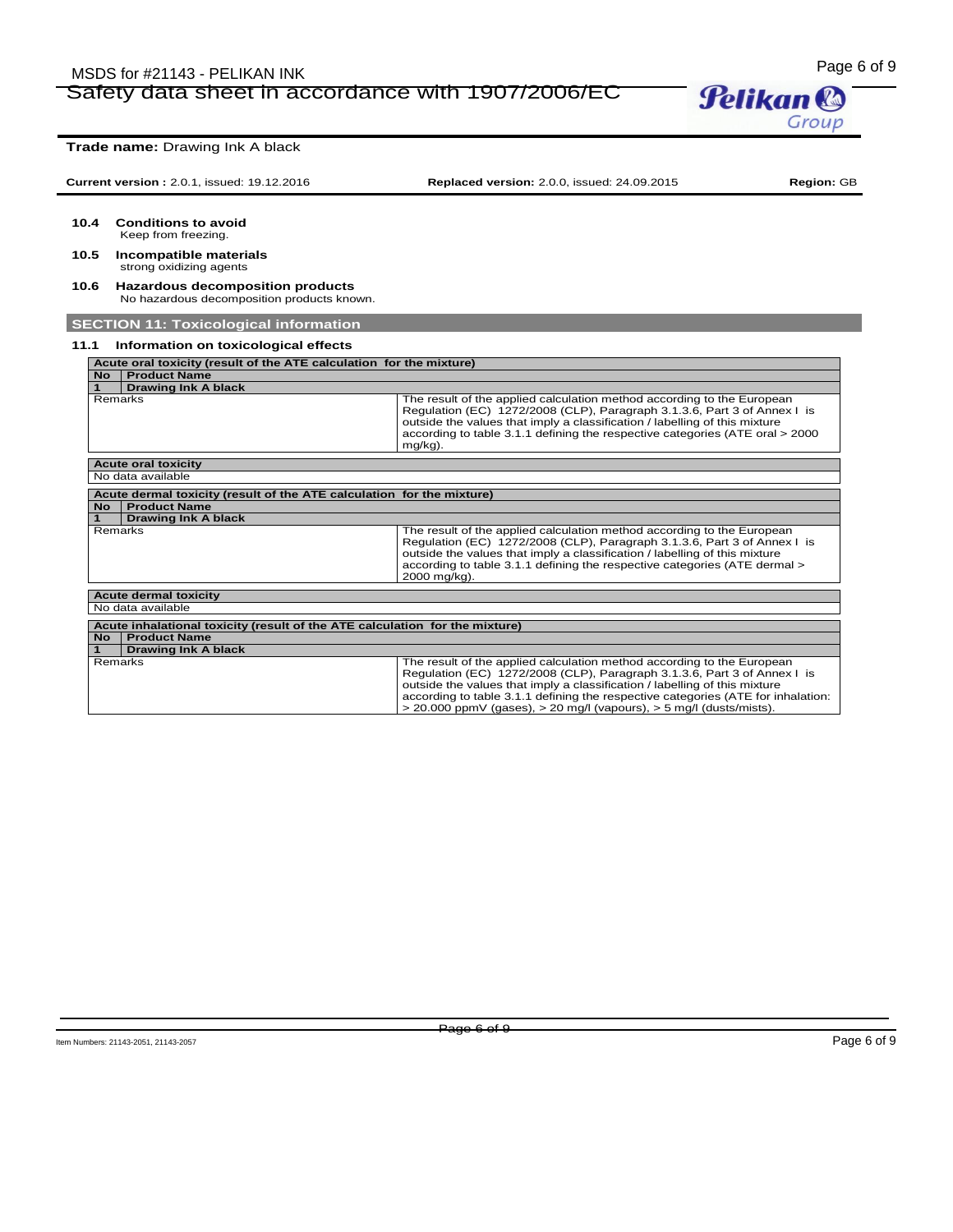# Page 7 of 9<br>Safety data sheet in accordance with 1907/2006/EC **Pelikan &** Safety data sheet in accordance with 1907/2006/EC



**Current version :** 2.0.1, issued: 19.12.2016 **Replaced version:** 2.0.0, issued: 24.09.2015 **Region:** GB

Group

| <b>Acute inhalational toxicity</b>       |
|------------------------------------------|
| No data available                        |
| <b>Skin corrosion/irritation</b>         |
| No data available                        |
| Serious eye damage/irritation            |
| No data available                        |
| <b>Respiratory or skin sensitisation</b> |
| No data available                        |
| Germ cell mutagenicity                   |
| No data available                        |
| <b>Reproduction toxicity</b>             |
| No data available                        |
| Carcinogenicity                          |
| No data available                        |
| <b>STOT-single exposure</b>              |
| No data available                        |
| <b>STOT-repeated exposure</b>            |
| No data available                        |
| <b>Aspiration hazard</b>                 |
| No data available                        |

# **SECTION 12: Ecological information**

# **12.1 Toxicity**

| <b>Toxicity to fish (acute)</b>      |
|--------------------------------------|
| No data available                    |
|                                      |
| <b>Toxicity to fish (chronic)</b>    |
| No data available                    |
|                                      |
| <b>Toxicity to Daphnia (acute)</b>   |
| No data available                    |
|                                      |
| <b>Toxicity to Daphnia (chronic)</b> |
| No data available                    |
|                                      |
| Toxicity to algae (acute)            |
| No data available                    |
|                                      |
| <b>Toxicity to algae (chronic)</b>   |
| No data available                    |
|                                      |
| <b>Bacteria toxicity</b>             |
| No data available                    |
|                                      |

#### **12.2 Persistence and degradability** No data available.

**12.3 Bioaccumulative potential**

- No data available.
- **12.4 Mobility in soil** No data available.
- **12.5 Results of PBT and vPvB assessment** No data available.

#### **12.6 Other adverse effects** No data available.

### **12.7 Other information**

**Other information** Do not discharge product unmonitored into the environment.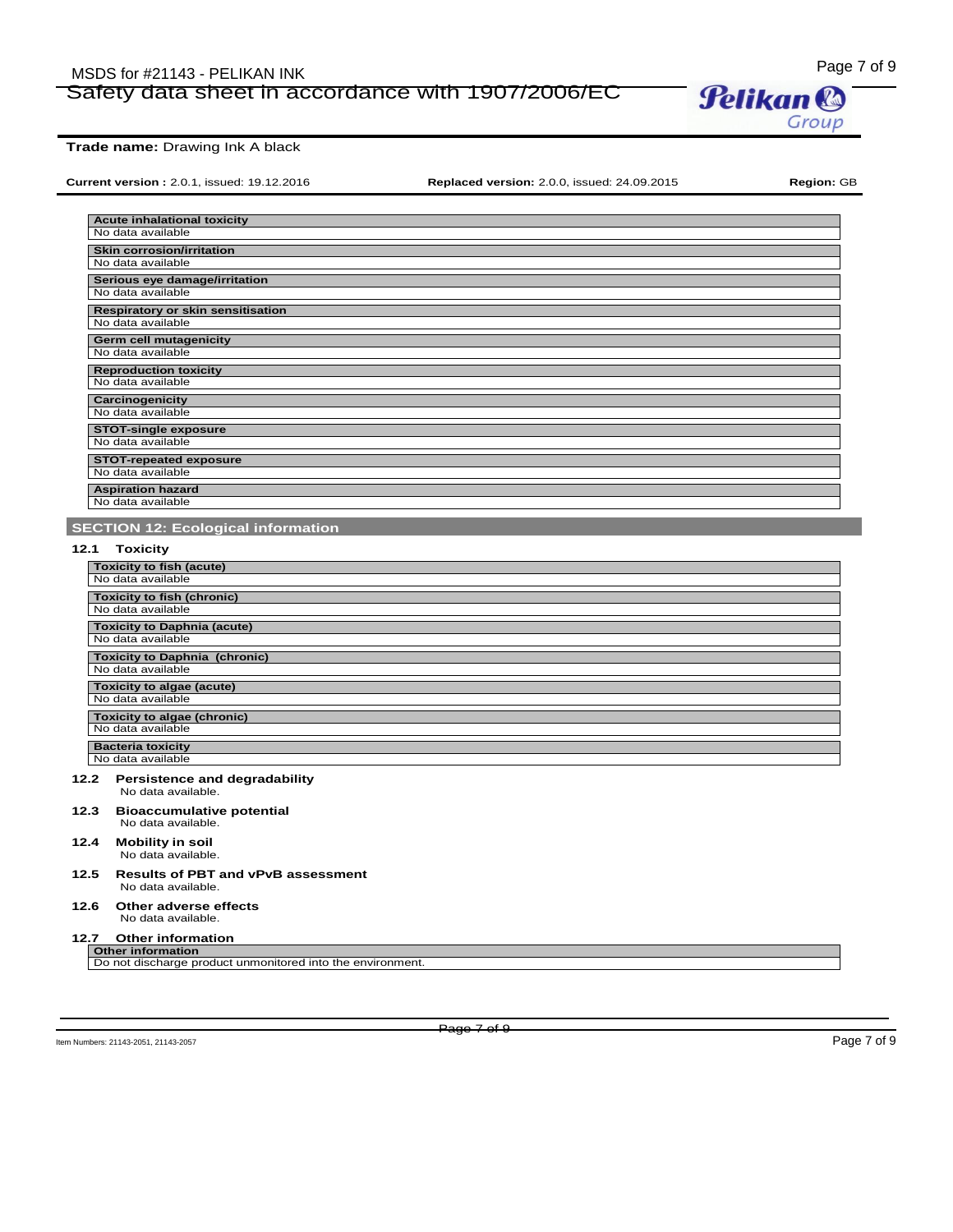# Page 8 of 9 MSDS for #21143 - PELIKAN INK Safety data sheet in accordance with 1907/2006/EC



### **Trade name:** Drawing Ink A black

**Current version :** 2.0.1, issued: 19.12.2016 **Replaced version:** 2.0.0, issued: 24.09.2015 **Region:** GB

**SECTION 13: Disposal considerations**

#### **13.1 Waste treatment methods**

#### **Product**

Allocation of a waste code number, according to the European Waste Catalogue, should be carried out in agreement with the regional waste disposal company. Smaller quantities can be disposed with household garbage.

# **Packaging**

Residuals must be removed from packaging and when emptied completely disposed of in accordance with the regulations for waste removal. Incompletely emptied packaging must be disposed of in the form of disposal specified by the regional disposer.

# **SECTION 14: Transport information**

### **14.1 Transport ADR/RID/ADN**

The product is not subject to ADR/RID/ADN regulations.

#### **14.2 Transport IMDG**

The product is not subject to IMDG regulations.

#### **14.3 Transport ICAO-TI / IATA**

The product is not subject to ICAO-TI / IATA regulations.

**14.4 Other information** No data available

# **14.5 Environmental hazards**

Information on environmental hazards, if relevant, please see 14.1 - 14.3.

#### **14.6 Special precautions for user** No data available.

#### **14.7 Transport in bulk according to Annex II of Marpol and the IBC Code** Not relevant

# **SECTION 15: Regulatory information**

# **15.1 Safety, health and environmental regulations/legislation specific for the substance or mixture**

#### **EU regulations**

**Regulation (EC) No 1907/2006 (REACH) Annex XIV (List of substances subject to authorisation)** 

According to the data available and/or specifications supplied by upstream suppliers, this product does not contain any substances considered as substances requiring authorisation as listed on Annex XIV of the REACH regulation (EC) 1907/2006.

**REACH candidate list of substances of very high concern (SVHC) for authorisation** According to available data and the information provided by preliminary suppliers, the product does not contain substances that are considered substances meeting the criteria for inclusion in annex XIV (List of Substances Subject to Authorisation) as laid down in Article 57 and article 59 of REACH (EC) 1907/2006.

**Regulation (EC) No 1907/2006 (REACH) Annex XVII: RESTRICTIONS ON THE MANUFACTURE, PLACING ON THE MARKET AND USE OF CERTAIN DANGEROUS SUBSTANCES, PREPARATIONS AND ARTICLES** According to the data available and/or specifications supplied by upstream suppliers, this product does not contain any substances

requiring authorisation as listed on Annex XIV of the REACH regulation (EC) 1907/2006.

**Directive 2012/18/EU on the control of major-accident hazards involving dangerous substances** This product is not subject to Part 1 or 2 of Annex I.

**Directive 1999/13/EC on the limitation of emissions of volatile organic compounds due to the use of organic solvents (VOC Directive)** VOC content

### Adhere to the national sanitary and occupational safety regulations when using this product

**Other regulations**

#### **15.2 Chemical safety assessment**

For this mixture a chemical safety assessment has not been carried out.